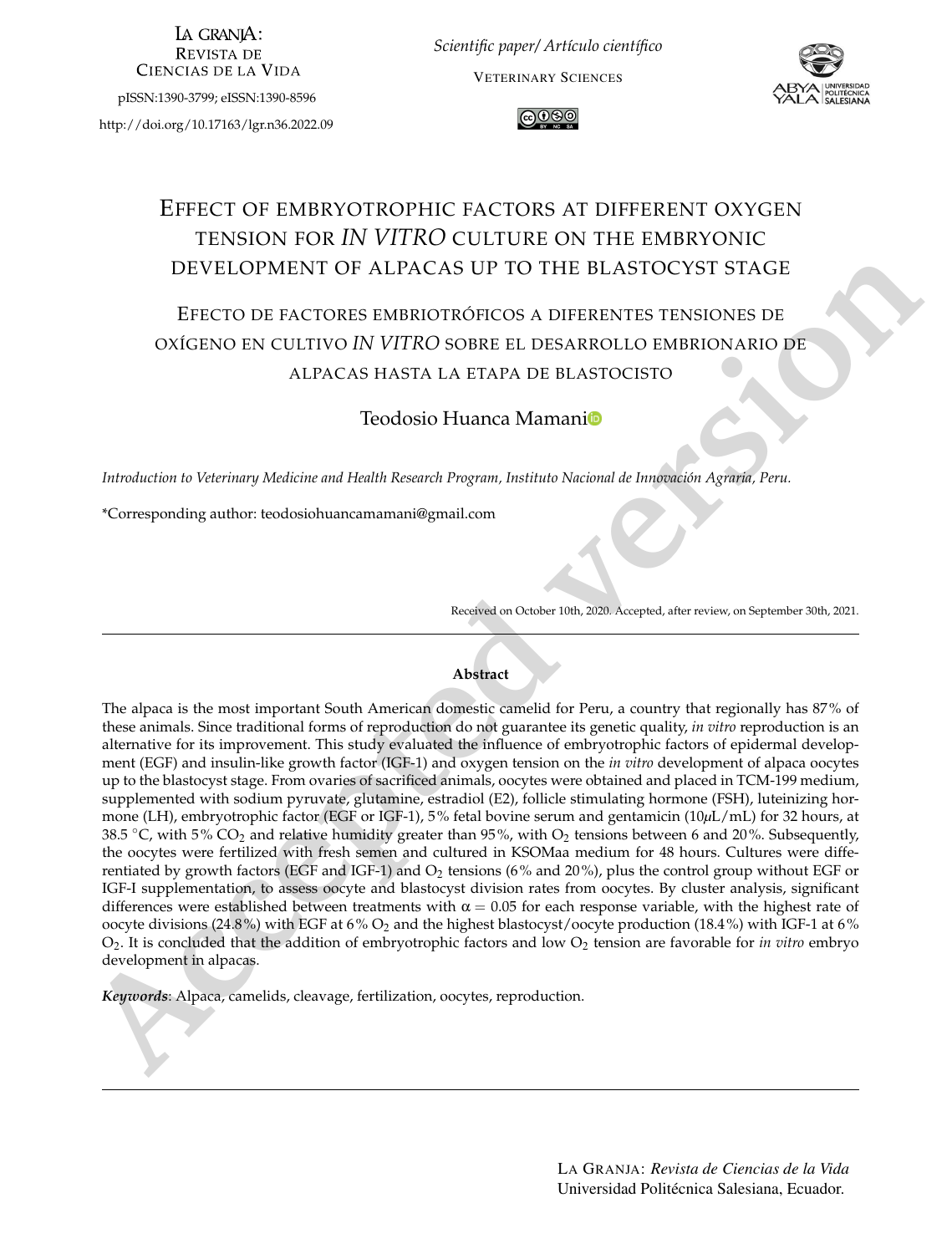#### **Resumen**

**The main follow controller (1941)**, because the behin[d](http://orcid.org/0000-0001-5881-8671)er the [13]  $\mu$  follows a strength of the inter[ve](http://doi.org/10.17163/lgr.n36.2022.09)ntion (1941) is the main follow the strength of the intervention (1941) is the strength of the intervention of the in La alpaca es el camélido sudamericano doméstico de mayor importancia para el Perú, país que a nivel regional cuenta con el 87% de estos animales. Ya que las formas tradicionales de reproducción no garantizan su calidad genética, la reproducción *in vitro* es una alternativa para su mejoramiento. Este estudio evaluó la influencia de los factores embriotróficos de desarrollo epidérmico (EGF) y de crecimiento insulínico (IGF-1) y tensiones de oxígeno en el desarrollo *in vitro* de ovocitos de alpaca hasta la etapa de blastocistos. A partir de ovarios de animales sacrificados, se obtuvieron ovocitos que se colocaron en medio TCM-199, suplementado con piruvato de sodio, glutamina, estradiol (E2), hormona folículo estimulante (FSH), hormona luteinizante (LH), factor embriotrófico (EGF o IGF-1), 5% de suero fetal bovino y gentamicina (10*µ*L/mL) durante 32 horas, a 38,5 ◦C, con 5% de CO<sup>2</sup> y humedad relativa mayor de 95%, con tensiones  $O_2$  entre 6 y 20%. Posteriormente, los ovocitos fueron fecundados con semen fresco y cultivados en medio KSOMaa durante 48 horas. Los cultivos fueron diferenciados por factores de crecimiento (EGF e IGF-1) y tensiones de O2 (6% y 20%), más el grupo control sin suplementar con EGF o IGF-I, para valorar las tasas de división de ovocitos y blastocistos a partir de ovocitos. Mediante análisis de conglomerados, se establecieron diferencias significativas entre los tratamientos con  $\alpha = 0.05$  para cada variable de respuesta, observándose la mayor tasa de divisiones de ovocitos (24,8%) con EGF a 6% de O<sub>2</sub> y la mayor producción de blastocistos/ovocito (18,4%) con IGF-1 a 6% de O<sub>2</sub>. Se concluye que la adición de factores embriotróficos y una baja tensión de  $O_2$  son favorables para el desarrollo embrionario *in vitro* en alpacas.

*Palabras clave*: Alpaca, camélidos, clivaje, fertilización, ovocitos, reproducción.

| Suggested citation: | Huanca Mamani, T. (2022). Effect of embryotrophic factors at different oxygen tension      |  |  |  |
|---------------------|--------------------------------------------------------------------------------------------|--|--|--|
|                     | for in vitro culture on the embryonic development of alpacas up to the blastocyst stage.   |  |  |  |
|                     | La Granja: Revista de Ciencias de la Vida. [Early Access] http://doi.org/10.17163/lgr.n36. |  |  |  |
|                     | 2022.09.                                                                                   |  |  |  |

Orcid IDs:

Teodosio Huanca Mamani: http://orcid.org/0000-0001-5881-8671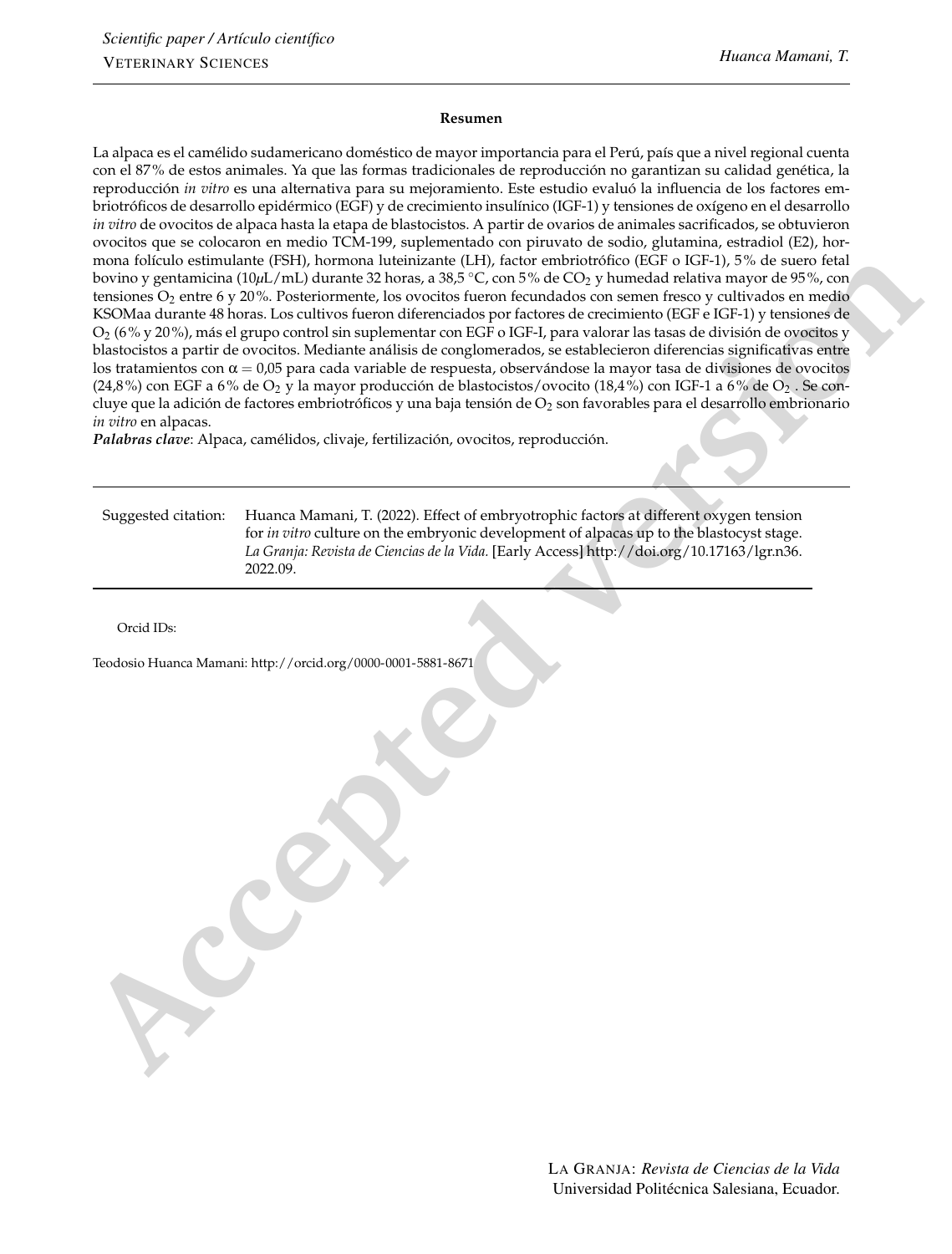## 1 Introduction

The breeding of domestic camelids such as llamas (*Lama glama*) and alpacas (*Vicugna pacos*) in South America is part of an ancestral culture, especially in Peru and Bolivia, which account for 98.89% of the total alpaca population (87.9% Peru and 10.9% Bolivia) and 93.4% of total llamas (60.8% Bolivia and 32.5% Peru), according to figures reported by the Ministry of Agriculture and Irrigation of Peru [\(MINAGRI,](#page-8-0) [2015\)](#page-8-0). Peru reports a population of 3 685 516 alpacas and 1 257 000 llamas, hence genetic and reproductive studies of these species are paramount for the country, due to their great productive and commercial potential, especially alpaca based on the production of fiber, meat, skin and manure as organic manure, as well as its use as an animal for recreation and production of therapeutic solution [\(MINAGRI,](#page-8-1) [2019\)](#page-8-1). According to the last agricultural census of Peru carried out in 2012 by the National Institute of Statistics and Information Technology (INEI), the regions with the highest density of alpacas are Puno with 39.6%, Cusco with 14.8% and Arequipa with 12.7%; the Huacaya variety represents 80.4% of the total population [\(INEI,](#page-7-0) [2013\)](#page-7-0).

Relive) and 98.4% of [t](#page-7-2)otal la[n](#page-7-7)es (66.8% adjustment means (9.1) the differential means (8.2) and 2.45 a for the Ministry of April 2.00 and 1.20 and 2.1 and 2.2 and 2.1 and 2.1 and 2.1 and 2.1 and 2.1 and 2.1 and 2.1 and 2. Despite the importance of alpacas in Peru, their reproduction mainly occurs by natural mating, without considering genetic variability and improvement of the species for commercial purposes, which has led to a decrease in genetic quality (Huanca, 2012). *In vitro* reproduction is shown as a viable alternative for genetic improvement and increased productivity of alpaca, since this technique is highly developed in buffalo, cattle, sheep and pigs (Liang et al., 2020; Javvaji et al., 2020; Dubeibe et al., 2019; Gonella Diaza et al., 2013; Rodrigues et al., 2013). The reproduction feasibility of camelids by artificial insemination, embryo transfer and *in vitro* fertilization has also been reported (Ruiz, 2018; Pérez et al., 2017; Pacheco et al., 2016), being necessary to study the conditions that allow the successful development of the reproduction of alpacas by *in vitro* techniques in Peru since there are no specific protocols for it.

Since *in vitro* production of embryos is limited due to the reduced survival in both embryonic and fetal and the high frequency of fetal, placental or neonatal abnormalities, alternatives are sought to improve the production of embryos with this technique, focused on growth factors that regulate the processes of cellular mitogenesis, differentiation, and apoptosis under *in vivo* conditions [\(Block,](#page-6-0) [2007;](#page-6-0) [Kane et al.,](#page-7-6) [1997\)](#page-7-6).

The growth factors or embryotrophic factors more used in experimental studies to increase the maturation efficacy of oocytes and *in vitro* production of embryos are the insulin growth factor (insulin growth factor IGF), because of their effects on growth, follicular development and maturation induced by gonadotrophins (Lenz et al., 2007) and contribution to the pre-implantation and development of the embryo in cattle (Lima et al., 2006; [Stefanello et al.,](#page-8-6) 2006; Block, 2007), the epidermal growth factor (EGF), which stimulates cell proliferation and differentiation (Adams, 1999), and which is related to oocyte maturation (Harper and Brackett, [1993\)](#page-7-9), the transforming growth factor (TGF), and the growth factor derived from platelets (Plateletderived growth factor, PDGF) (Block, 2007).

On the other hand, the best yields of embryonic cultures are obtained with  $O_2$  concentrations lower than atmospheric, mainly due to the reduction of the generation of  $O_2$ -free radicals, reducing their deleterious effect [\(Legge and Sellens,](#page-7-10) 1991; [Noda et al.,](#page-8-7) [1991;](#page-8-7) [Umaoka et al.,](#page-8-8) [1992\)](#page-8-8). In addition, the reduced intrauterine  $O_2$  tension reported in vivo studies would imply protection for the preimplantation of blastocyst [\(Clark et al.,](#page-6-2) [2006\)](#page-6-2). Thus, a better development of matured bovine oocytes in 5% of *O*<sup>2</sup> has been reported [\(Hashimoto et al.,](#page-7-11) [2000;](#page-7-11) [Van Blerkom et al.,](#page-8-9) [1997\)](#page-8-9).

Therefore, the aim of the research was to establish the ideal conditions for alpaca embryonic development by evaluating the influence of the embryotrophic factors EGF and IGF-1 and the oxygen tension at 6% and 20% on the division rate of oocytes after the first embryonic culture at 48 h in KSOMaa medium, and the blast rate from oocytes after seven days of second embryonic culture in SO-Faa.

# 2 Materials and Methods

### 2.1 Study area

The research was carried out at the Quimsachata Research and Production Center (CIP), of the agri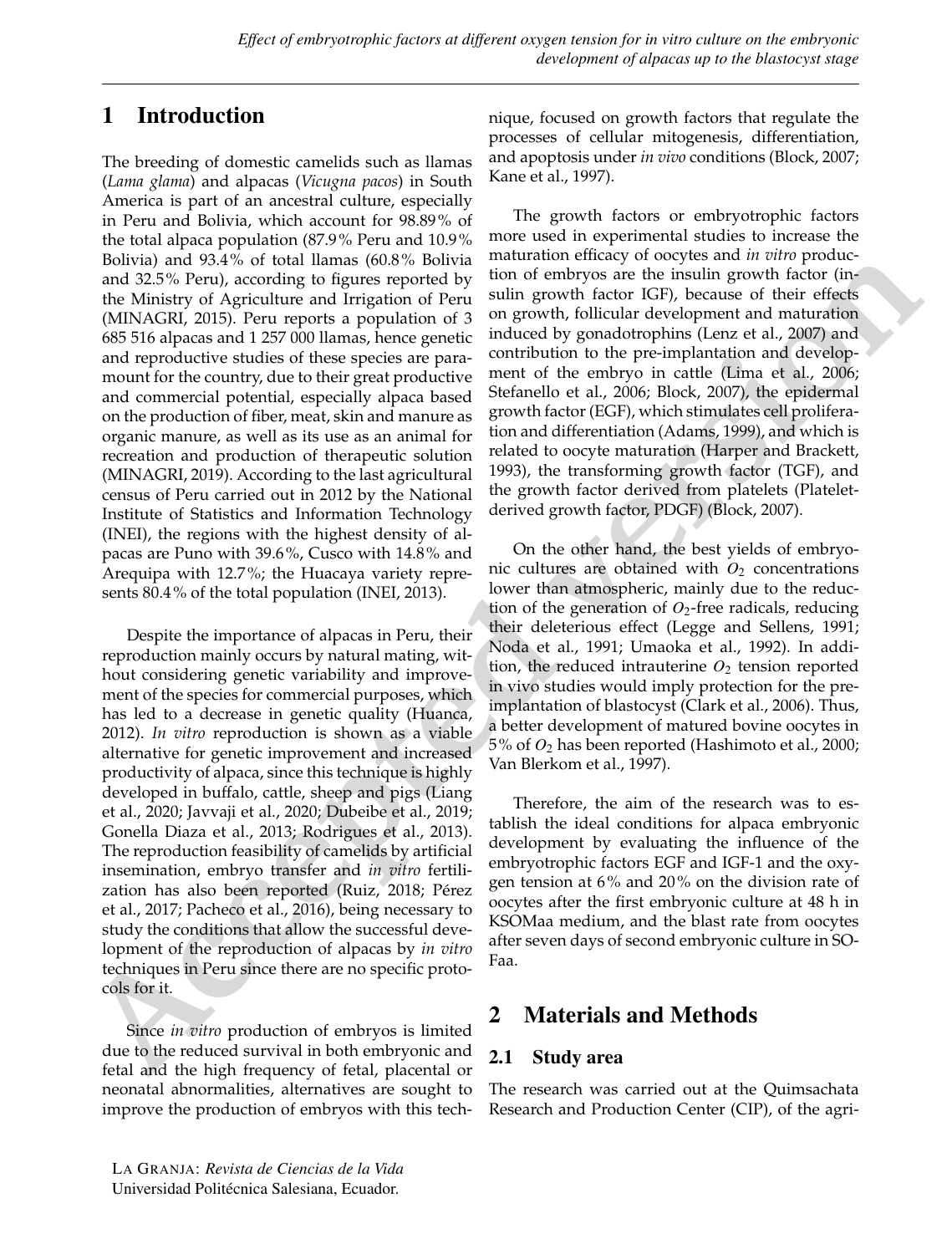cultural experimental station ILLPA-Puno, National Institute of Agricultural Innovation-INIA -Peru, located between Santa Lucia and Cabanillas, provinces of Lampa and San Roman in Puno,  $15^{\circ}$  44' 00" South Latitude and  $70^{\circ}$  41' 00" West Longitude, in the agro-ecological area known as a dry puna, with an average altitude of 4300 masl, and a temperature that fluctuates between 2 ◦*C* (May to July) and 15◦*C* (September to December) [\(Díaz,](#page-6-3) [2013\)](#page-6-3).

### 2.2 Collection of ovary simples

The collection of ovaries was made from animals at the slaughtering livestock in Nunoa, with random sampling that did not consider the reproductive status of alpacas. The ovaries collected were placed and transported in a thermos between 35 and 37◦*C*, immersed in 0.9% saline and supplemented with gentamicin (10*µ*L/mL).

#### 2.3 Processing of oocytes

Using the modified Slicing method [\(Lorenzo et al.,](#page-7-12) [2015\)](#page-7-12), 1051 oocytes were collected, selected in categories I and II. For their maturation, oocytes were placed in TCM-199 medium, supplemented with sodium pyruvate, glutamine, estradiol (E2), follicle stimulating hormone (FSH), luteinizing hormone (LH), embryotrophic factor (EGF or IGF-1) at concentrations between 10 and 50 ng/ml, 5% fetal bovine serum and gentamicin (10h/ml) for 32 hours at 38,5 ◦*C* with 5% *CO*2, and relative humidity higher than 95%, with  $O_2$  of 6% or 20%. Table 1 shows the distribution of oocytes based on inclusion of embryotrophic factors and *O*2.

| Embryotrophic | Oxygen   | Number of |  |
|---------------|----------|-----------|--|
| Factor        | tension% | Oocytes   |  |
|               |          | 205       |  |
| EGF           | 20       | 219       |  |
| IGF-I         |          | 206       |  |
|               | 20       | 210       |  |
| Control       | 6        | 211       |  |
|               | 20       | 211       |  |

After maturation, the oocytes were transferred to a fertilization medium (FER-TALP supplemented with 0.25 mM of sodium pyruvate, 6mg/mL of BSA, and 50*µ*g/mL of gentamicin), in which they were washed three times. At the same time, sperm preparation was done by washing it in Sperm-TALP supplemented with 1.0 mm of sodium pyruvate, 3 mg/ml of BSA fraction V and 50*µ*g/ml of gentamicin with 4 *µ*L of heparin and 30 *µ*L of PHE/ (penicillamine, hypotaurine and epinephrine) and centrifuged at 1500 rpm/10 min. The pellet formed was resuspended in 1ml of the FERT-TALP medium. *In vitro* fertilization was done with sperm from a fertile male, which after being prepared were transferred to a 80 *µ*l drop from the fertilization medium and placed in an incubator for 10 hours.

### 2.4 Embryo development

At the end of the fertilization period, the possible zygotes were removed from the fertilization drops and introduced into multiwell plates with 500 *µ*l KSOM-AA culture medium, where EGF or IGF-1 (10-50 10 and 50 ng/ml) were added at 38,5 ◦*C*. Maximum relative humidity  $> 95\%$ ,  $CO<sub>2</sub>$  voltage 5% and 6 or  $20\%$   $O_2$  voltage. The zygote division rate was evaluated 48 hours after fertilization and then transferred to the SOFaa culture medium, adding EGF or IGF-1 under the above conditions. On day seven after fertilization, blastocyst stages were observed.

#### 2.5 Statistical data treatment

**For the interval and the control of the interval and the control of the set of the set of the set of the set of the set of the set of the set of the set of the set of the set of the set of the set of the set of the set o** The experiment combined EGF IGF-1 embryotrophic factors and a control group with two  $O_2$  levels (6% and 20%). Euclidean distance cluster analysis was used for close neighbors with a 95% confidence level to establish differences and similarities in the joint application of treatments on oocyte and blast cell division rates obtained from oocytes (blasts/oocytes). This technique allows the grouping in clusters of variables according to their distances, where there is no significant difference according to what is established in the analysis, since they are exclusive with respect to factors that do not belong to the group, not establishing hierarchies, but statistically differentiated groups [\(Cua](#page-6-4)[dras,](#page-6-4) [2020\)](#page-6-4). The InfoStat version 2018 statistical package was used for all statistical analyzes.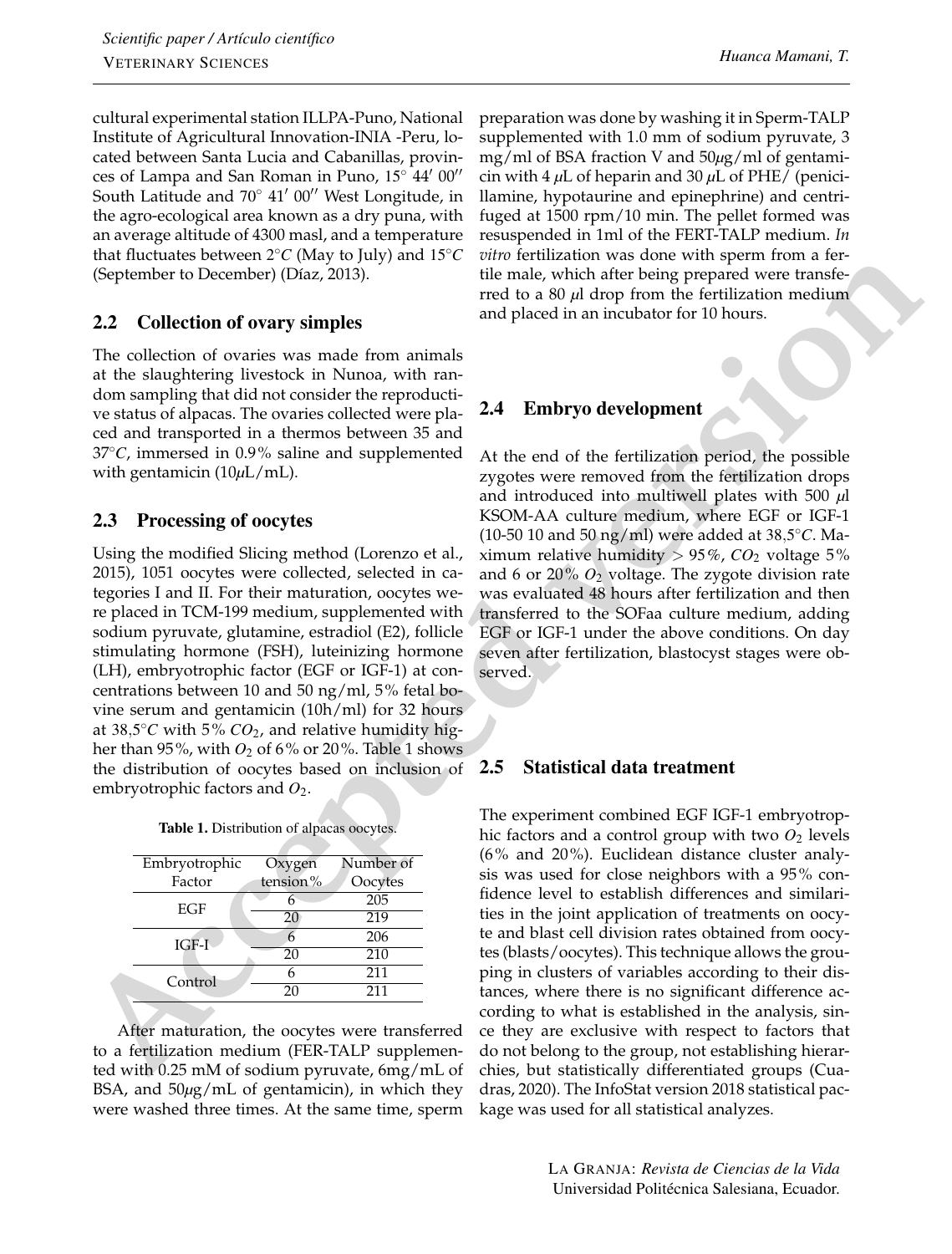of *O*<sup>2</sup> (Table 2).

### 3 Results and Discussion

#### 3.1 Oocyte division rate

Once the experiment was conducted, it was observed that the lower  $O_2$  (6%) produced the highest ra-

Table 2. Oocyte and blastocyst division rates per oocyte after application of EGF and IGF-I with two *O*<sup>2</sup> tensions.

| Embryotrophic<br>Factor | 0,<br>tension $(\% )$ | Oocyte<br><b>Divisions</b><br>$($ %) | Blastocysts/<br>Oocytes<br>( %) |
|-------------------------|-----------------------|--------------------------------------|---------------------------------|
| EGF                     | 6                     | 51(24.9)                             | 29(14.1)                        |
|                         | 20                    | 13(5.9)                              | 12(5.5)                         |
| $IGF-I$                 | 6                     | 42(20.4)                             | 38(18.4)                        |
|                         | 20                    | 24(11.4)                             | 14(6.7)                         |
| Control                 | 6                     | 33(15.6)                             | 6(2.8)                          |
|                         | 20                    | $\overline{33(15.6)}$                | 6(2.8)                          |

Similarly, the percentage of oocyte divisions (24.9%) was higher with the embryotrophic EGF factor with  $6\%$  of  $O_2$ , lower than the reported by [Benavides et al.](#page-6-5) [\(2015\)](#page-6-5), who, when analyzing the influence of oxygen tension on bovine embryonic development, obtained 69.7% of oocyte divisions with  $5\%$  of  $O_2$ . However, these authors do not assess the effect of EGF; while Ahumada (2011), when adding EGF, obtained 74.15% of cleavage in bovine oocytes grown at 5% of *O*2.

**Theke 2.** Oxyste and blastocyst division rates per co[ve](#page-6-7)r after splits and GFF and IGF-1 with two  $O_2$  tensions.<br> **Entry one of the cone of the cone of the splits and the splits and the splits and the splits and tension** In Figure 1, the dendrogram for oocyte divisions presents three clusters as groups that differ significantly when the cut is taken according to the result of the cophenetic distance calculated in 0.72. A cluster with EGF and IGF-1 treatments with  $6\%$  of  $O_2$ stands out, which, when separated from the control group with different  $O_2$  would indicate that EGF and IGF-I significantly increase oocyte division, although there were no differences between embryotrophic factors with this *O*2. On the other hand, that IGF-I with 20% of  $O_2$  form a cluster with the control group, and with both  $O_2$  it would suggest that IGF-I, under these conditions, does not affect the division of oocytes. Meanwhile, EGF treatment with  $20\%$  of  $O_2$  would have an inhibitory effect on this

variable.

These results are consistent with those reported by [Delgado](#page-6-7) (2018), who observed a greater division of oocytes with 2% of  $O_2$  and an improvement in the quality of bovine embryos than with 5% and 20% of *O*<sup>2</sup> in the culture. Likewise, [Arias et al.](#page-6-8) [\(2007\)](#page-6-8) reports similar results to current research applied to bovine embryos, under conditions of high (20%) and low  $(7\%)$   $O_2$ . In this regard, studies in sheep and swine have concluded that the absence of *O*<sup>2</sup> promotes the ability to activate, and improves the parthenogenesis of oocytes *in vitro* cultures [\(Iwa](#page-7-13)moto et al., [2005;](#page-7-13) [Loren et al.,](#page-7-14) [2016;](#page-7-14) [Yao et al.,](#page-8-10) [2019\)](#page-8-10).

te of oocyte division and blastocyst formation per oocyte, compared with the control group and 20%

In contrast, [He et al.](#page-7-15) [\(2020\)](#page-7-15) reported that the excision rate of yak oocytes was significantly lower  $(P < 0.05)$  at 5% of  $O<sub>2</sub>$  concentration than at 10% and 20% concentrations, improving the maturation and competition of oocyte development. [Rodrigues](#page-8-2) et al. (2013) found that the division of canine oocytes was not affected by  $O_2$  of 5% or 20%. The differences between these results are probably explained by the characteristics of the embryonic development of these species.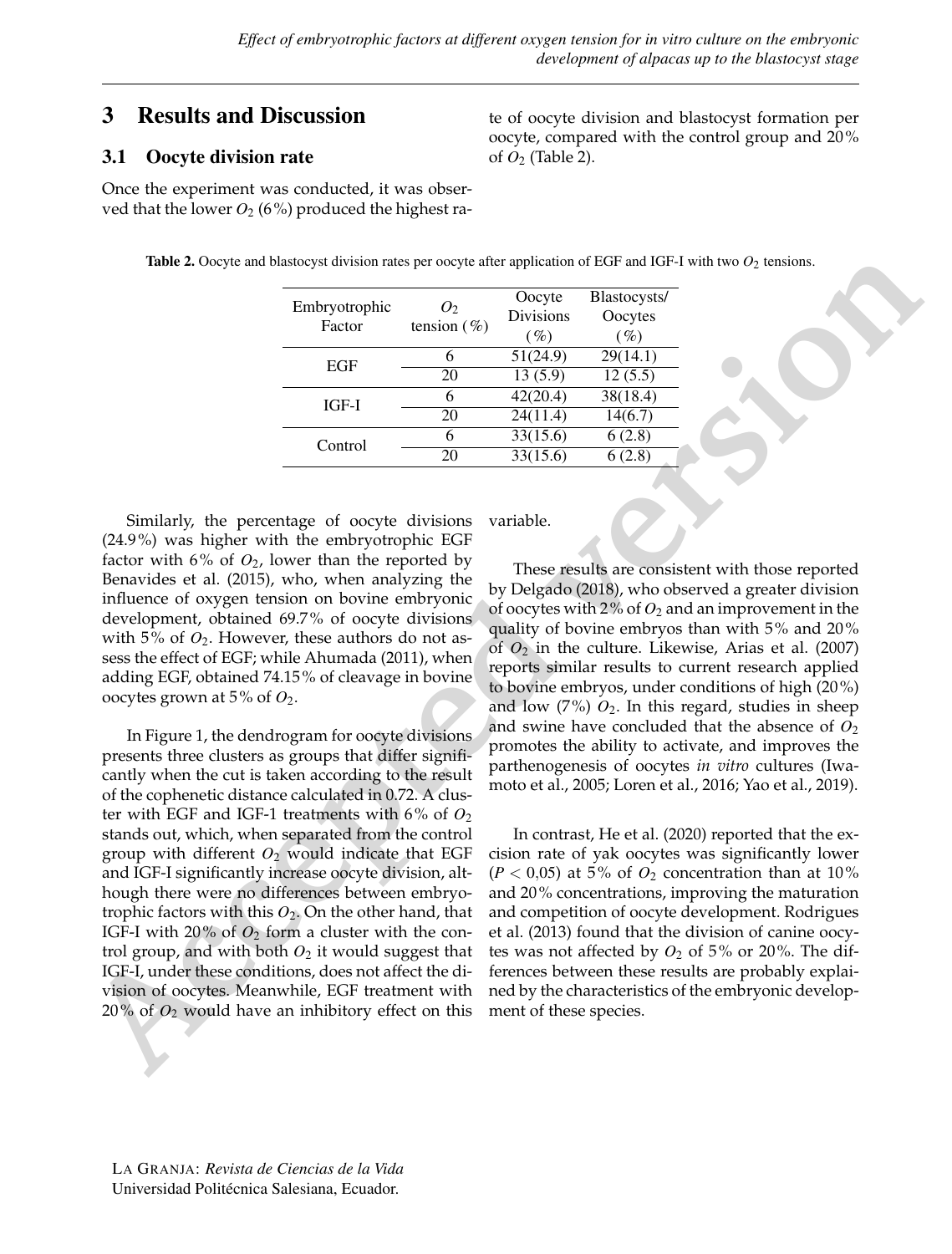

Figure 1. Conglomerate dendrogram for the response variable number of oocyte divisions.

#### 3.2 Blastocyst rate from oocytes

Figure 2 shows the dendogram of cluster analysis with four well-defined clusters with the cut-off according to the cophenetic distance of 0.48, indicating that there are significant differences between the experimental treatments and the control group with both  $O_2$ , i.e., that the use of EGF and IGF-

1 with 6 and 20% of *O*<sup>2</sup> increases the formation of blastocysts. On the other hand, the percentage of blastocysts/oocyte obtained is higher than the 14.0% reported by Soto-Martínez et al. (2019), also with bovine embryos evaluated in sequential synthetic oviductal liquid, avoiding the accumulation of embryotoxic substances at a maximum of 5% of *O*2.



Figure 2. Cluster dendrogram for the variable response number of blastocysts per oocyte.

However, the number of blast cells per oocyte was not modified by EGF and IGF-I when using an  $O<sub>2</sub>$  of 20% so they were located in the same cluster. Whereas the 6% IGF-1 embryotropic factor of *O*<sup>2</sup> showed the highest number of blasts per oocyte (18.4%). This result is similar to that reported

by [Sirisathien and Brackett](#page-8-12) [\(2003\)](#page-8-12), who obtained a higher number of blast cells per oocyte with IGF-1 than with EGF in cattle; i.e., similar proportions of parthenogenetically activated oocytes became blastocysts than inseminated oocytes (28.8%). [Yong](#page-8-13) [et al.](#page-8-13) [\(2017\)](#page-8-13), highlighted the importance of growth

> LA GRANJA: *Revista de Ciencias de la Vida* Universidad Politécnica Salesiana, Ecuador.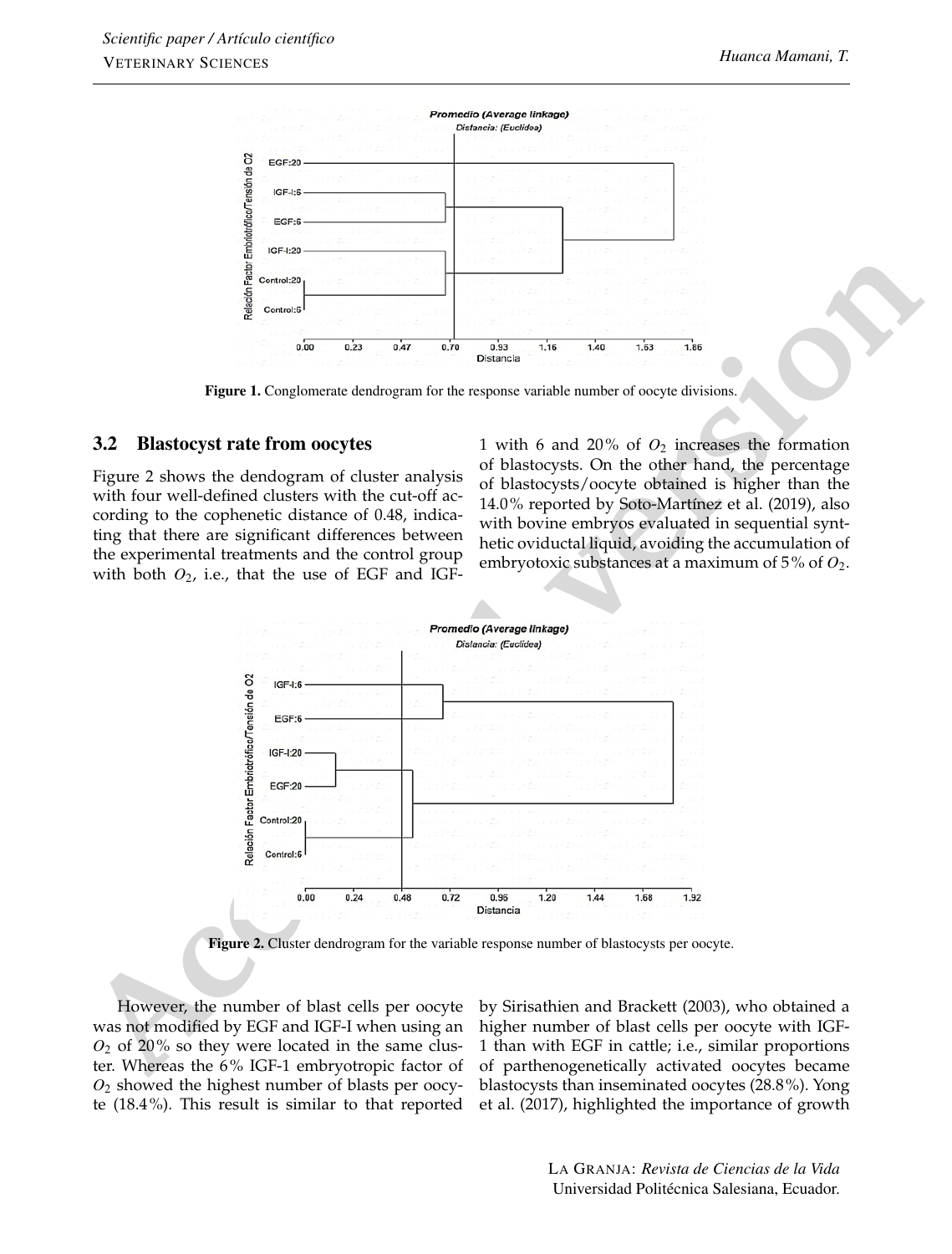factor treatment for *in vitro* maturation of porcine oocytes, which is consistent with the results of this study.

o[v](https://bit.ly/3FfARt4)iet compared with uniteducid coercit[s](https://bit.ly/3hMGIvF) by regular means [on](https://bit.ly/3c9LTnl)e of calibre scheme in the service is a state of the service of the controller of the service of the service of the service of the service of the service of the s Regarding the effect of IGF-1, [Javvaji et al.](#page-7-3) [\(2020\)](#page-7-3) report that the addition of this factor significantly improved the maturation of oocytes in ovine compared with untreated oocytes by regulating PI3K/Akt expression and apoptosis signaling, which are related to the activation of oocytes in ovines. Finally, the addition of epidermal growth factor (EGF) to the maturation medium stimulates oocyte maturation, but only EGF supplementation increases embryonic and blastocyst development. This evidence is consistent with [Richani and Gil](#page-8-14)[christ](#page-8-14) [\(2018\)](#page-8-14), who determined that the EGF also dominates the translation of maternal transcripts into the inactive oocyte, a phase that is necessary to the competition of the oocyte. In addition, it is similar with the study of [Salgado et al.](#page-8-15) [\(2013\)](#page-8-15), showing that there was a significant difference ( $p < 0.05$ ) of the EGF over the proportion of oocytes, explaining the highest proportion of oocytes under treatment with 50 ng/mL.

# 4 Conclusions

*In vitro* division rate of alpaca oocytes grown in KSOM-AA medium and blastocyst formation in SOFaa medium, both with embryotrophic factors (EGF and IGF-1), was favored by low oxygen  $(6\%)$ , with significant results in the control groups, observing a higher percentage of oocyte divisions with EGF treatment and in oocyte blastocysts with IGF-1 treatment.

Although the use of the embryotrophic factors EGF and IGF-1 and the low  $O_2$  resulted in an increase in the number of divisions and the number of blasts per oocyte, indicating that under the conditions of this study they can be used for an improvement *in vitro* embryonic development in alpacas, it is necessary to have additional information to clarify the mechanisms of action of embryotropic factors in order to optimize the procedure and achieve a viable *in vitro* alpaca reproduction that leads to the genetic improvement of the species.

### References

- <span id="page-6-1"></span>Adams, G. (1999). Comparative patterns of follicle development and selection in ruminants. *Journal of Reproduction and Fertility-Supplement*, 54:17–32. Online[:https://bit.ly/3s03x3s.](https://bit.ly/3s03x3s)
- <span id="page-6-6"></span>Ahumada, C. (2011). Efecto de factores de crecimiento en el cultivo sobre el desarrollo y calidad de embriones bovinos producidos in vitro en grupos reducidos. Tesis de máster, Universitat Politécnica de Valéncia. Online:https://bit.ly/ [3c9LTnl.](https://bit.ly/3c9LTnl)
- <span id="page-6-8"></span>Arias, C., Ruiz, T., Olivera, M., and Tarazona, A. (2007). Efecto de la suplementación con alanina y glicina sobre los clivajes iniciales de embiones bovinos producidos in vitro. *Revista MVZ Córdoba*, 12(2):1020–1027. Online:https://bit.ly/ [3hMGIvF.](https://bit.ly/3hMGIvF)
- <span id="page-6-5"></span>Benavides, L., Huanca, W., and Quintanilla, L. (2015). Efecto del método de colección y tensión de oxígeno sobre el desarrollo de ovocitos bovinos fecundados y cultivados in vitro. *Revista de Investigaciones Veterinarias del Perú*, 26(4):596–603. Online:https://bit.ly/3FfARt4.
- <span id="page-6-0"></span>Block, J. (2007). Use of insulin-like growth factor-1 to improve post-transfer survival of bovine embryos produced in vitro. *Theriogenology*, 68:S49–S55. Online[:https://bit.ly/3CdzNEc.](https://bit.ly/3CdzNEc)
- <span id="page-6-2"></span>Clark, A., Stokes, Y., Lane, M., and Thompson, J. (2006). Mathematical modelling of oxygen concentration in bovine and murine cumulus–oocyte complexes. *Reproduction*, 131(6):999–1006. Online[:https://bit.ly/3navdCy.](https://bit.ly/3navdCy)
- <span id="page-6-4"></span>Cuadras, C. (2020). *Nuevos métodos de análisis multivariante*. Noveduc Libros.
- <span id="page-6-7"></span>Delgado, G. (2018). Efecto de tres niveles de oxígeno en la atmósfera de cultivo y la adición de un antioxidante comercial en el desarrollo de embriones bovinos producidos in vitro. *Acta universitaria*, 28(2):53–57. Online[:https://n9.cl/c3h9tr.](https://n9.cl/c3h9tr)
- <span id="page-6-3"></span>Díaz, R. (2013). Estudio de caracterización climática de la precipitación pluvial y temperatura del aire para la cuenca de los ríos coata e ilave. techreport, SENAMHI-Puno. Online[:https:](https://bit.ly/3pTDmtx) [//bit.ly/3pTDmtx.](https://bit.ly/3pTDmtx)

LA GRANJA: *Revista de Ciencias de la Vida* Universidad Politécnica Salesiana, Ecuador. <sup>7</sup>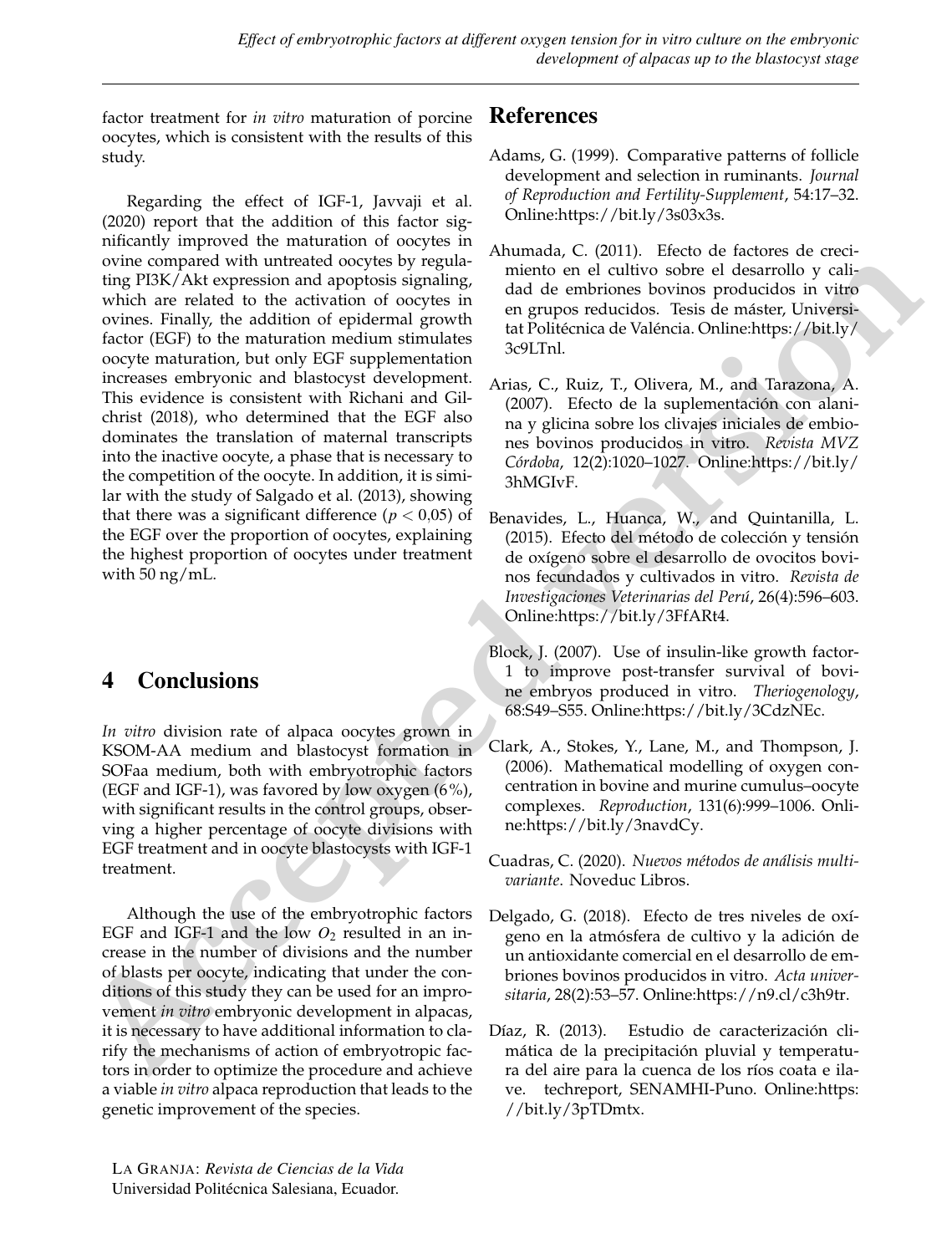- <span id="page-7-4"></span>Dubeibe, D., Nogueira Da Costa, N., Bessa, P., Baia de Sousza, E., and Ohashi, O. (2019). Importance of lipid metabolism on oocyte maturation and early embryo development: Can we apply what we know to buffalo? *Animal reproduction science*, 211:106220. Online[:https://bit.ly/](https://bit.ly/3qAPWRW) [3qAPWRW.](https://bit.ly/3qAPWRW)
- Gonella Diaza, Á., Atuesta Bustos, J., Bernal Ulloa, S., Chacón Jaramillo, L., et al. (2013). Generalidades de la producción de embriones bovinos in vitro. 4(1):65–80. Online[:https://bit.ly/3pTCIfB.](https://bit.ly/3pTCIfB)
- <span id="page-7-11"></span><span id="page-7-9"></span>Harper, K. and Brackett, B. (1993). Bovine blastocyst development after in vitro maturation in a defined medium with epidermal growth factor and low concentrations of gonadotropins. *Biology of reproduction*, 48(2):409–416. Online[:https://n9.cl/](https://n9.cl/k9xwl) [k9xwl.](https://n9.cl/k9xwl)
- <span id="page-7-5"></span>Grootly Boza, A., Attawisia Busines Like an[d](https://bit.ly/3ncpMTy) The s[i](https://bit.ly/3qDqICI)gnifully Asimot bistoched<br>by  $\alpha$  $\alpha$  $\alpha$ ,  $\beta$ , Chart Boxa, Boxa, Boxa, Boxa, Boxa, Boxa, Boxa, Boxa, Boxa, Boxa, Boxa, Boxa, Boxa, Boxa, Boxa, Boxa, Boxa, Boxa, Boxa, Boxa, Boxa Hashimoto, S., Minami, N., Takakura, R., Yamada, M., Imai, H., and Kashima, N. (2000). Low oxygen tension during in vitro maturation is beneficial for supporting the subsequent development of bovine cumulus–oocyte complexes. *Molecular Reproduction and Development: Incorporating Gamete Research*, 57(4):353–360. Online:https://bit.ly/ 3ncpMTy.
- <span id="page-7-15"></span>He, H., Zhang, H., Li, Q., Fan, J., Pan, Y., Zhang, T., Robert, N., Zhao, L., Hu, X., Han, X., Yang, S., and Cui, Y. a. (2020). Low oxygen concentrations improve yak oocyte maturation and enhance the developmental competence of preimplantation embryos. *Theriogenology*, 156:46–58. Online:https://bit.ly/3qE1QKW.
- <span id="page-7-1"></span>Huanca, W. (2012). Biotecnologías reproductivas en camélidos sudamericanos domésticos como alternativas para la mejora genética. In *XVI Congreso Venezolano de Producción e industria Animal, Asociación Venezolana de Producción Animal*.
- <span id="page-7-0"></span>INEI (2013). Resultados definitivos del iv censo nacional agropecuario – 2012. techreport, Instituto Nacional de Estadística e Informática del Perú. Online:https://bit.ly/3bgK20K.
- <span id="page-7-13"></span>Iwamoto, M., Onishi, A., Fuchimoto, D., Somfai, T., Takeda, K., Tagami, T., Hanada, H., Noguchi, J., Kaneko, H., Nagai, T., and Kikuchi, K. (2005). Low oxygen tension during in vitro maturation of porcine follicular oocytes improves parthenogenetic activation and subsequent development

to the blastocyst stage. *Theriogenology*, 63(5):1277– 1289. Online[:https://bit.ly/2YM8BPp.](https://bit.ly/2YM8BPp)

- <span id="page-7-3"></span>Javvaji, P., Dhali, A., Francis, J., Kolte, A., Roy, S., Selvaraju, S., Mech, A., and Sejian, V. (2020). Igf-1 treatment during in vitro maturation improves developmental potential of ovine oocytes through the regulation of pi3k/akt and apoptosis signaling. *Animal biotechnology*, pages 1–8. Online:https://bit.ly/30k9RJR.
- <span id="page-7-6"></span>Kane, M., Morgan, P., and Coonan, C. (1997). Peptide growth factors and preimplantation development. *Human reproduction update*, 3(2):137–157. Online:https://bit.ly/3qDqICI.
- <span id="page-7-10"></span>Legge, M. and Sellens, M. (1991). Free radical scavengers ameliorate the 2-cell block in mouse embryo culture. *Human Reproduction*, 6(6):867– 871. Online:https://n9.cl/fimv6.
- <span id="page-7-7"></span>Lenz, M., Benavides, G., and Uribe-Velásquez, L. (2007). Papel del factor de crecimiento semejante a insulin-1 (igf-1) en la regulación de la función ovárica. *Biosalud*, 6:149–159. Online:https: [//bit.ly/3DjiH9c.](https://bit.ly/3DjiH9c)
- <span id="page-7-2"></span>Liang, Y., Yoisungnern, T., Huang, Y., and Parnpai, R. (2020). Effects of l-carnitine on embryo development of vitrified swamp buffalo oocytes following in vitro fertilization. *Livestock Science*, 232:103933. Online[:https://bit.ly/2YOyIFm.](https://bit.ly/2YOyIFm)
- <span id="page-7-8"></span>Lima, P., Oliveira, M., Santos, M., Reichenbach, H., Weppert, M., Paula-Lopes, F., Neto, C., and Goncalves, P. (2006). Effect of retinoids and growth factor on in vitro bovine embryos produced under chemically defined conditions. *Animal reproduction science*, 95(3-4):184–192. Online[:https:](https://bit.ly/3onrh0y) [//bit.ly/3onrh0y.](https://bit.ly/3onrh0y)
- <span id="page-7-14"></span>Loren, P., Cheuquemán, C., Risopatrón, J., Felmer, R., Arias, M., and Sánchez, R. (2016). Modulación del estado de óxido-reducción por peróxido de hidrógeno en la etapa de maduración ovocitaria: efecto sobre el desarrollo embrionario en bovinos. *International Journal of Morphology*, 34(2):431–435. Online[:https://n9.cl/5ris2.](https://n9.cl/5ris2)
- <span id="page-7-12"></span>Lorenzo, M., Tello, M., Fischman, M., Claver, J., and Lombardo, D. (2015). Comparación de dos técnicas para la obtención de complejos cumulus ovocito porcinos. *InVet*, 17(1):25–34. Online[:https:](https://bit.ly/30lHAmm) [//bit.ly/30lHAmm.](https://bit.ly/30lHAmm)

LA GRANJA: *Revista de Ciencias de la Vida* Universidad Politécnica Salesiana, Ecuador.